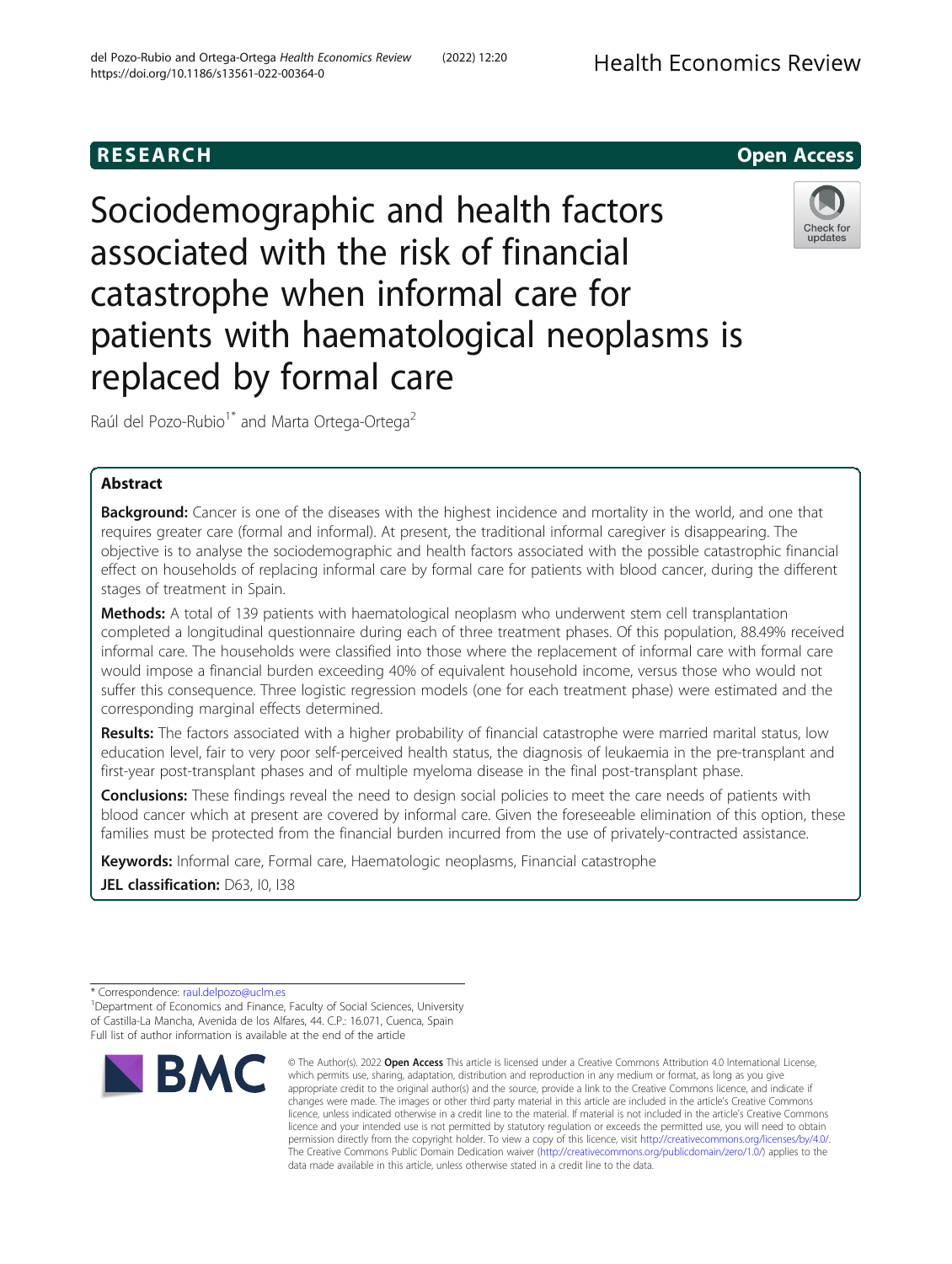# Background

According to the World Health Organization, cancer, cardiovascular diseases and AIDS will soon be the three diseases making the greatest impact on society, in terms of incidence, limitation of daily life and mortality [\[1](#page-9-0)]. Currently, cancer is the second cause of death worldwide, responsible for one in every six deaths [[1\]](#page-9-0), while in countries like Spain it is already the first cause of death, responsible for one in four deaths [\[2](#page-9-0)].

In 2018, 18.1 million new cases of cancer and 9.6 million deaths from this disease were detected worldwide [[3\]](#page-9-0). Of these figures, 3.9 million new cases (21.5%) and 1.9 million deaths (19.8%) took place in Europe, although the continent has only 9% of the world's population [[4\]](#page-9-0). Today, the incidence of cancer and the corresponding mortality rates worldwide are 20.20 and 10.63%, respectively [\[3](#page-9-0)]. During their lifetimes, half of all men and a third of women are expected to suffer from cancer [[5](#page-9-0)], one of the most complex diseases facing society today.

In 2018, the cancer with the highest incidence worldwide was lung cancer (11.6% of total cases) followed by female breast cancer (11.6%) and prostate cancer (7.1%). The highest levels of mortality were recorded for lung cancer (18.4% of all deaths caused by cancer), followed by colorectal cancer (9.2%), stomach cancer and liver cancer (8.2%). In fourth and fifth place, for incidence and mortality, respectively, was the group of haematological neoplasms, or blood cancer (Hodgkin/non-Hodgkin lymphoma, leukaemia and multiple myeloma), of which there were 1.19 million cases in 2018 with an incidence of 6.56%, producing 0.7 million deaths (a mortality rate of 7.22%) [\[3](#page-9-0)]. The incidence and mortality of these forms of cancer are expected to have increased sharply worldwide (by 55.93 and 65.49%, respectively) by the year 2040 [[6\]](#page-9-0). In the case of Spain (population 46.7 million), these percentages are expected to increase less than at the global level for haematological neoplasm to the percentages of 8.06% for incidence and 8.29% for mortality in 2040, assuming an increase compared to 2018 of 22.09 and 30.09%, respectively [\[6](#page-9-0)].

Aggressive cancer treatment can provoke multiple side effects, such as nausea and vomiting [[7\]](#page-9-0), fatigue [[8,](#page-9-0) [9](#page-9-0)], loss of appetite and weight  $[10]$  $[10]$ , hair loss  $[11]$  $[11]$ , pain  $[12]$  $[12]$  $[12]$ and depression and anxiety [[13,](#page-9-0) [14\]](#page-9-0), affecting both social and work-related activities [[15\]](#page-9-0). These consequences drastically restrict personal daily activity, meaning that in most cases the assistance of a caregiver is required in order to perform basic activities of daily living [[16](#page-9-0), [17](#page-10-0)]. As shown in a recent study, this treatment impact can be so severe that the chemotherapy administered at the end of life not only does not produce an improvement in the patient's quality of life, but reduces it, even in patients with good performance status [\[18](#page-10-0)].

For haematological neoplasms, and depending on the patient's clinical situation, the indicated treatments are chemotherapy, radiation therapy, supportive therapy, targeted therapy and haematopoietic stem cell transplantation (HSCT) [\[19\]](#page-10-0). The latter therapy is considered one of the most appropriate and effective treatments for more malignant prognoses  $[20]$ . The main advantages of HSCT are the compression of disability, which facilitates the provision of more intensive treatment, plus longer life expectancy and increased tolerable immunosuppression, which reduces toxicity [[21](#page-10-0)]. However, HSCT patients are among the most vulnerable and acutely ill of all cancer populations  $[22, 23]$  $[22, 23]$  $[22, 23]$  $[22, 23]$ , due to the numerous complications associated with HCST itself, such as the timeline of infections, sinusoidal obstruction syndrome, other gastrointestinal and liver diseases [[24\]](#page-10-0) and, with especial severity, graft vs. host disease [\[25](#page-10-0)].

Two types of care may be provided for cancer patients: formal and informal. Formal care refers to services that are contracted and paid for, and provided by care professionals working either for public institutions or in the private sector [[26,](#page-10-0) [27](#page-10-0)]. This form of care provision may be home-based, community-based (via day/night care centres) or residential [\[26,](#page-10-0) [28](#page-10-0)]. Informal care, on the other hand, is a nonmarket commodity [\[29\]](#page-10-0), usually unpaid [\[30](#page-10-0), [31\]](#page-10-0) and provided voluntarily [\[31](#page-10-0)], often by family members in the patient's immediate social environment [\[29](#page-10-0)], or by other relatives or friends [\[32](#page-10-0)]. This informal care covers a wide range of activities, and may include activities of daily living (ADLs), instrumental activities of daily living (IADLs) and supervision [\[33](#page-10-0)], in areas such as basic care, assistance with cleaning, shopping, financial matters, etc., [[34\]](#page-10-0).

The needs of persons with cancer can be so intense and constant that informal caregivers must reduce or give up their working hours, and hence suffer a significant drop in income [\[35](#page-10-0)], in order to dedicate time to assist with medical consultation, hospitalisation or care in the home [[36](#page-10-0)]. Moreover, their leisure time is reduced, and in many cases their own health and quality of life are seriously affected [[37](#page-10-0)–[44](#page-10-0)].

In both types of care, a wide range of tasks are performed. However, informal caregivers rarely receive training or instruction in this respect, in contrast to formal caregivers, although in the latter case, too, the level and intensity of training received may vary considerably [[26\]](#page-10-0). Various theories have been proposed to analyse the use and needs of each type of care, whether alone or in combination with the other. The theory of supplementary care postulates that most such responsibilities are discharged by means of informal care, while formal care is only resorted to temporarily or circumstantially [[45](#page-10-0)– [47\]](#page-10-0). The theory of complementary care goes a step further, arguing that formal care is employed when the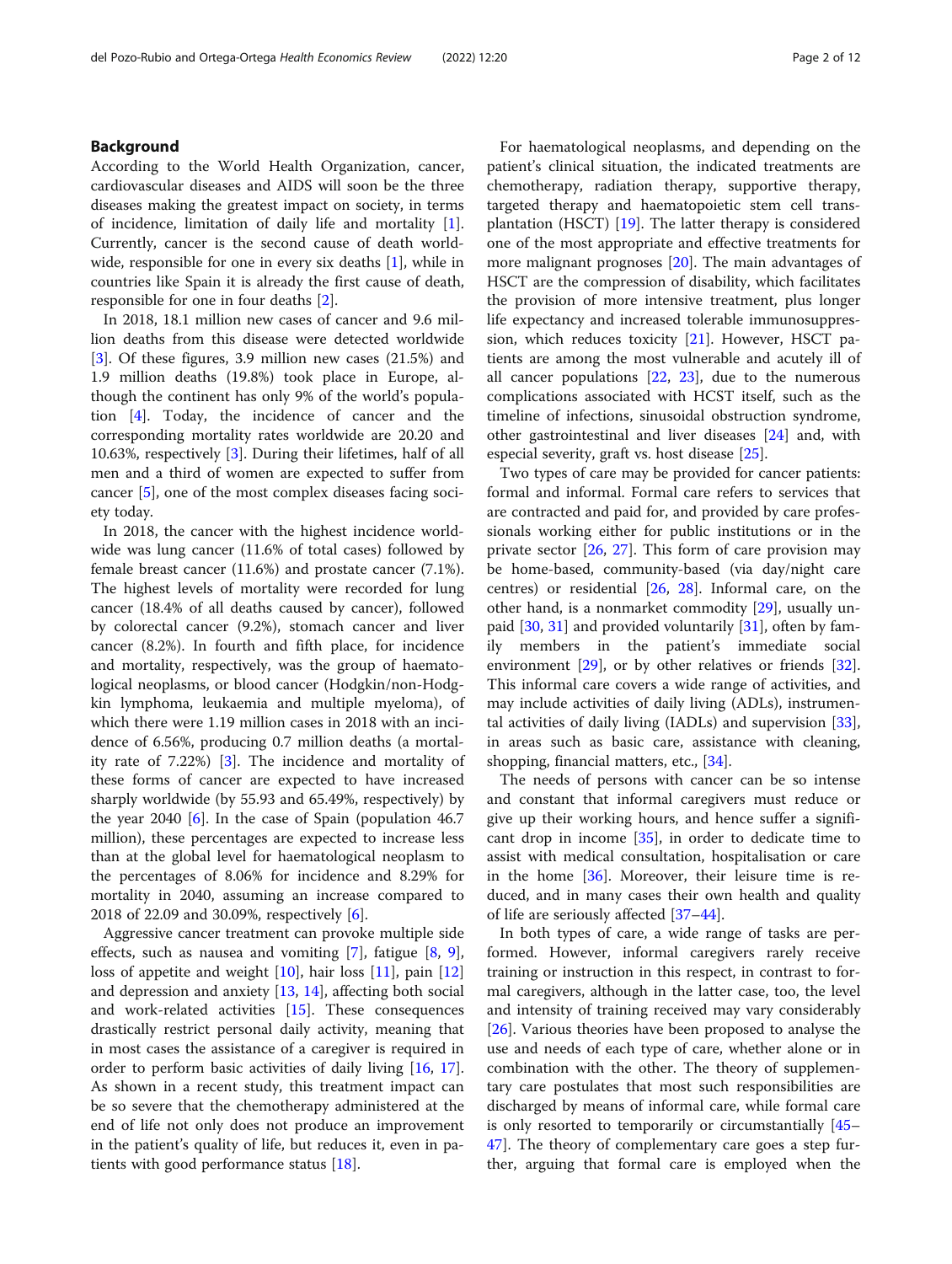patient's needs exceed the skills and capacities of informal care  $[46, 47]$  $[46, 47]$  $[46, 47]$  $[46, 47]$ . Finally, and more specifically, the theory of the hierarchical compensatory model establishes a ranking of preferences for the person who is to provide informal care (first the spouse, then the children or parents, then other caregivers), and only when this person is not available does formal care appear [[46](#page-10-0)–[48](#page-10-0)].

In today's society, with the increasing presence in the job market of women, who have historically played a leading role in providing informal care [\[49](#page-10-0)], and the changes that have taken place in family structures [\[50](#page-10-0)], the figure of the traditional informal caregiver is disappearing, and the demand for professional services is rising sharply [\[51](#page-10-0)–[54\]](#page-10-0). In the case of Spain, the services related to home care must be financed privately (by the patients and/or their families), publicly, or by a combination of the two sources, if informal care is not available, because the rest of health expenditure (oncological treatments (or other treatments needed), medical tests, hospitalizations, consultations, medications, etc.) is financed by the Spanish National Health System. Furthermore, in the case of patients with cancer, as the severity of the patient's condition increases, informal care is more likely to be replaced by formal care [[55\]](#page-10-0).

A recent study revealed that over 75% of patients diagnosed with blood cancer receive informal care [[56\]](#page-10-0), and that in many cases these informal caregivers play the role of advocate, protector and/or symptom monitor [[57\]](#page-10-0). Other researchers have analysed the impact that would be produced on household finances if informal care had to be replaced by formal care for patients with haematologic neoplasm. This study concluded that over 80% of families would have to dedicate six times their monthly income to be able to attend to the needs of cancer patients during the provision of chemotherapy and/or radiotherapy, and five times their monthly income from the first to the sixth year after HCST [\[58](#page-10-0)]. To our knowledge, however, no previous study has been undertaken to examine the sociodemographic and health profiles of those liable to be affected by this financial burden, and associated factors.

In view of the above considerations, our study aim is to analyse the sociodemographic and health factors associated with the financial catastrophe that may be provoked by the replacement of informal care by formal care for patients with cancer. As informal caregivers do not receive financial compensation for performing these tasks, while formal care must be paid for, our working hypothesis is that of the perfect substitution of informal care by formal care.

# Methods

The present study is based on the results obtained in previous research into the catastrophic financial effects

experienced following the replacement of informal care by formal care for patients diagnosed with haemato-logical neoplasms [[58](#page-10-0)]. The basis for the earlier study was a descriptive, longitudinal questionnaire, designed to obtain socio-demographic and clinical information about cancer patients and their primary informal caregivers during different phases of treatment [[59\]](#page-10-0). Eligible patients included adults  $(\geq 16 \text{ years})$  diagnosed with any type of haematological neoplasm, such as acute leukaemia, Hodgkin lymphoma, non-Hodgkin lymphoma, multiple myeloma, and other less common malignant haematological diseases, who had undergone stem cell transplantation between 2006 and 2011 at the two reference hospitals for malignant haematological diseases in the south of Spain (University Hospital Virgen de las Nieves in Granada and the University Hospital Virgen del Rocio in Seville), and at the time of the survey, had survived the disease. The Clinical Research Ethics Committee and Haematology Department of each health centre approved the study.

The information was collected between January 2012 and December 2013. All of the eligible patients ( $n = 299$ ) were contacted by telephone. Patients that randomly  $(n = 230)$ responded to the first or second call, were informed and invited to participate in the study by sending a questionnaire by mail. The patients completed the questionnaire, providing information about their socio-demographic and clinical characteristics. In addition, they were asked to identify their primary informal caregiver during their illness and to answer the questions related to the primary caregiver and the number of hours and months of informal care they received from him or her.

In the present study, three sequential phases of treatment evolution are defined, reflecting the medical protocol applied  $[60]$  $[60]$ . The first, or pre-transplant, phase, is defined as the period between the initial point of the treatment protocol and the moment when stem cell transplantation is performed. The prior administration of cycles of chemotherapy and/or radiotherapy is included in this phase. The second phase covers the first year after the transplant, a period during which the patient is especially vulnerable, requiring in-hospital isolation for the infusion of the haematopoietic stem cells and exhaustive medical control. The complexity of this process makes the recovery phase especially delicate. Finally, the third phase lasts from the second to the sixth years after the transplant, and includes the total period of recovery. This may be prolonged and is characterised by the patient's special vulnerability until complete remission is achieved.

The informal care value (ICV) is obtained according to the number of hours of informal care required in each of the above phases [[61](#page-10-0)] and is used to estimate the price of replacement formal care. The catastrophic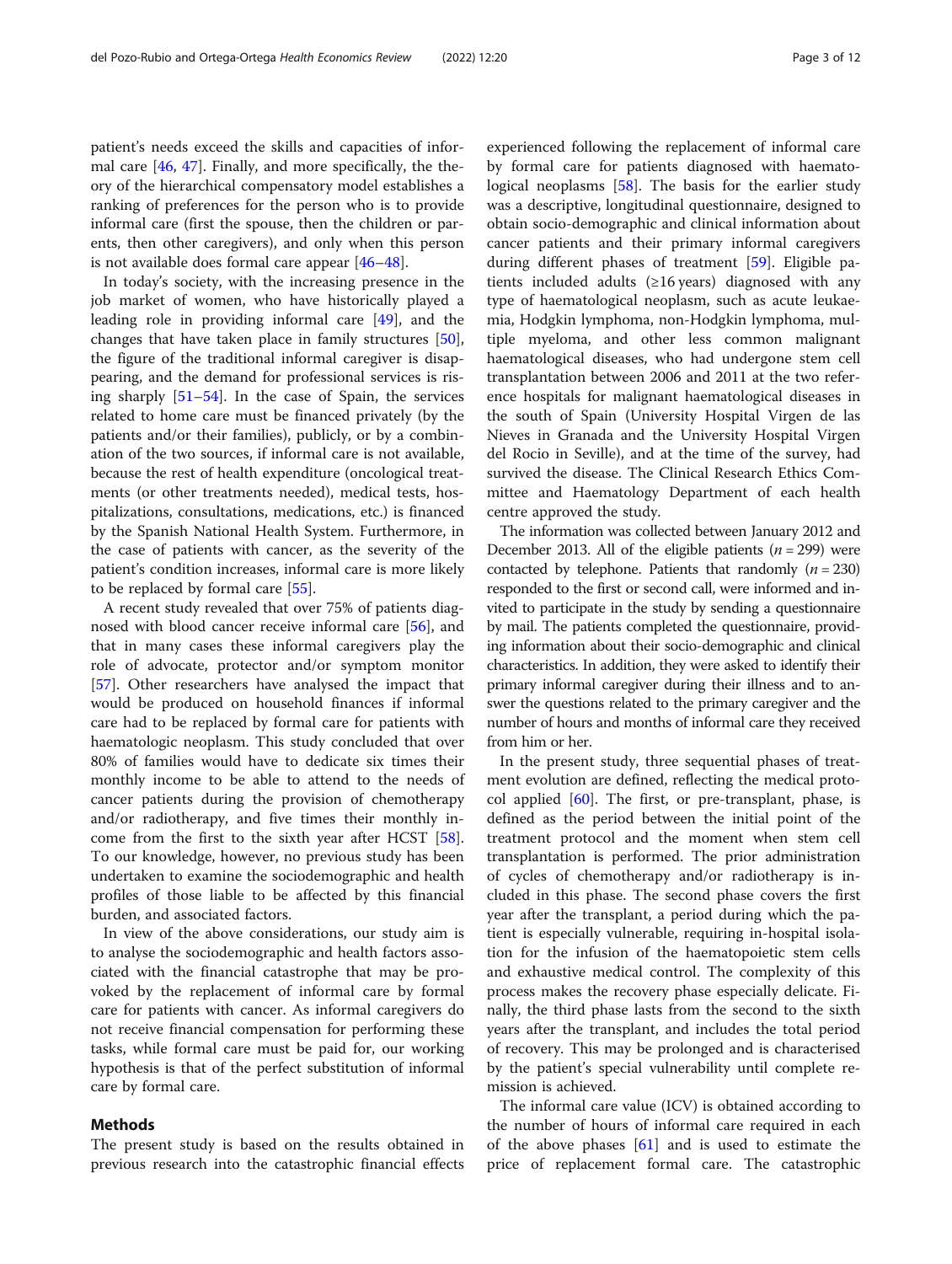financial effects of this replacement have been described in a previous study [\[58](#page-10-0)].

Both of the above studies used the three traditional methods for assessing informal care, i.e., opportunity cost, proxy good and contingent valuation [[62\]](#page-10-0). In the present study, in view of the widely varying estimates obtained in each of the three treatment phases, and in order to simplify the analysis, but at the same time take associated factors into consideration, we decided to use the proxy good method. This method considers each hour of informal care provided at the price that would be charged by a professional performing the same care and attention tasks as the informal caregiver [[29](#page-10-0), [61](#page-10-0)]. Therefore, it is the most appropriate method to assess the replacement of informal care by formal care. In this point, the Spanish Dependency Act [\[63](#page-10-0)], which offers a complete and varied catalogue of services to attend to people who need permanent care, and establishes two prices per hour for home care service. If the hours provided by the professional carer are dedicated to personal care, the price is  $E14$  per hour, while for hours dedicated to household activities, the price is  $\epsilon$ 9 per hour. In addition to these two prices that would form an interval, we have estimated the mean, assuming a scenario where half of the hours are dedicated to the personal care of a patient with haematological neoplasm, and the other half of the hours of informal care are dedicated to household activities. Therefore, the final price used is  $€11.50$  per hour [\[61](#page-10-0)].

Accordingly, and following other indications in the literature, the households were classified into two groups: those that, if informal care were replaced by formal care, would have to dedicate more than 40% of their equivalent income to such care (ICV > 40% household equivalent income); and those which would need to dedicate less than 40% of their equivalent income to this purpose. For these calculations, we used the measure of financial catastrophe defined by Wagstaff and Van Doorslaer (2003) [[64](#page-10-0)]. The understanding behind this definition is that out-of-pocket (OOP) payments for replacing informal care by formal care (ICV) would provoke a catastrophic increase in expenditure for households if the resulting co-payments led to a significant decrease in the household's standard of living [\[65,](#page-11-0) [66\]](#page-11-0). The threshold for this catastrophe is defined as the percentage of household income that would have to be dedicated to making the corresponding OOP payment for formal care in replacing informal care.

In accordance with our study aims, and in line with previous work in this field  $[67-72]$  $[67-72]$  $[67-72]$  $[67-72]$  $[67-72]$ , we ran three binary logistic regression models, reflecting the binary nature of the dependent variable, one for each of the three time periods analysed (yi = 1, if ICV exceeds 40% of household income, yi = 0 if ICV does not exceed 40% of household income, with  $i = 1, \ldots, n$ , where n is the number of individuals in the sample). The specification of the models is as follows [\[73](#page-11-0)]:

$$
y^* = X'\beta + \varepsilon \tag{1}
$$

where  $y^*$  is not observed, X represents the matrix of explanatory variables, ß is a vector of the parameters and ε is the standard error following logistic probability distribution. In addition, for the binary model:

$$
y = 0 \leftrightarrow y^* \le \theta
$$
  

$$
y = 1 \leftrightarrow y^* > \theta
$$
 (2)

where  $θ$  refers to the parameter assigned to each of the two categories in the dependent variable for financial catastrophe.

The above models were used to analyse the sociodemographic and health characteristics that present statistically significant parameters, and therefore are associated with the corresponding dependent variables, adjusted for all other features. Marginal effects were estimated for all the variables.

Taking previous work in this field into consideration, the following explanatory variables, essentially sociodemographic characteristics, were selected [[67](#page-11-0)–[72](#page-11-0)] (the model reference variable is indicated by \*): gender (male; female\*); age (below 35\*; 35–44; 45–54; over 55); marital status (married\*; single; widowed; separated/divorced); education level (low level\*: illiterate/primary school incomplete/primary or equivalent; middle level: secondary school; high level: university degree or equivalent); loss of employment (vs. remain employed); diagnosis (acute leukaemia\*; Hodgkin lymphoma/non-Hodgkin lymphoma; multiple myeloma; other); self-perceived health status (very poor/poor/fair \*; good/very good). The selfperceived health status is rated by the patient on a Likert-type scale (very poor health status; poor health status; fair health status; good health status; very good health status).

Household income was not included due to the small sample size; moreover, there were problems of multicollinearity with marital status and with the respondent's education background.

All statistical analyses were performed using the Stata 16.0 package (StataCorp LP, College Station, TX).

## Results

In our study sample, 123 patients reported having received informal care at some time during their treatment (88.49% of survey respondents). Table [1](#page-4-0) shows the sociodemographic information for the sample, according to static and dynamic variables. Among the former, half of the patients were female (48.78%), with an average age of 46.42 years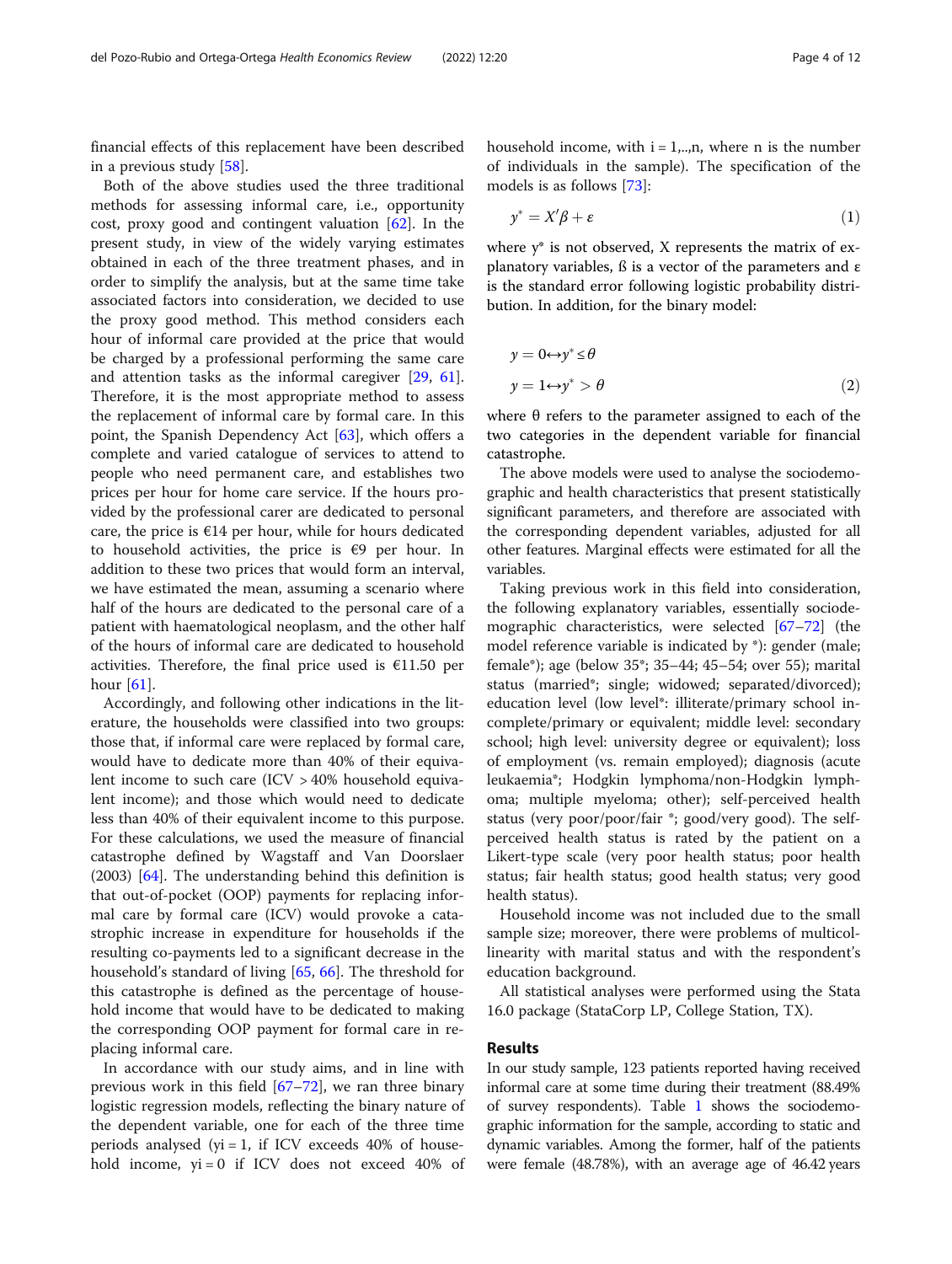| <b>Static variables</b>                                      | $\%$                       |                                          |                                             |
|--------------------------------------------------------------|----------------------------|------------------------------------------|---------------------------------------------|
| Gender                                                       |                            |                                          |                                             |
| Male                                                         | 51.22                      |                                          |                                             |
| Female                                                       | 48.78                      |                                          |                                             |
| Age (Mean (SD); Mín-Máx)                                     | 46.42 (13.93); 17-67       |                                          |                                             |
| Marital Status                                               |                            |                                          |                                             |
| Married                                                      | 65.85                      |                                          |                                             |
| Single                                                       | 24.39                      |                                          |                                             |
| Widow                                                        | 2.44                       |                                          |                                             |
| Separated/divorced                                           | 7.32                       |                                          |                                             |
| Educational level                                            |                            |                                          |                                             |
| Low level (primary school incomplete, primary or equivalent) | 37.40                      |                                          |                                             |
| Middle level (secondary school/ middle level professional)   | 33.33                      |                                          |                                             |
| High (University degree or equivalent)                       | 29.27                      |                                          |                                             |
| Diagnosis                                                    |                            |                                          |                                             |
| Acute leukemia                                               | 26.02                      |                                          |                                             |
| Hodgkin lymphoma/No Hodgkin lymphoma                         | 32.52                      |                                          |                                             |
| Multiple mieloma                                             | 29.27                      |                                          |                                             |
| Other                                                        | 12.20                      |                                          |                                             |
| Dinamic variables                                            |                            |                                          |                                             |
|                                                              | Stage 1: Pretrasplantation | Stage 2: 1° year after<br>trasplantation | Stage 3: 2°-6° year after<br>trasplantation |
| Self-perceived health status                                 |                            |                                          |                                             |
| Very bad/bad/regular                                         | 79,67                      | 60,98                                    | 37,40                                       |
| Good / very good                                             | 20,33                      | 39,02                                    | 62,60                                       |
| Work status                                                  |                            |                                          |                                             |
| Employed (Employed for others, autonomous)                   | 69,92%                     | 27,64%                                   | 21,14%                                      |
| Unemployed                                                   | 5,69%                      | 12,20%                                   | 10,57%                                      |
| Receiving earnings-related pension                           | 6,50%                      | 38,21%                                   | 52,03%                                      |
| Other situations (Housework, student, other)                 | 17,89%                     | 21,95%                                   | 16,26%                                      |
| Monthly household income $(\epsilon)$<br>(Mean (SD))         | 1732.11 (1192.28)          | 1683.33 (1088.01)                        | 1801.22 (1220.19)                           |
| Monthly informal care hours received (Mean (SD))             | 233.66 (141.30)            | 190.98 (145.11)                          | 58.54 (101.98)                              |
| Value of informal care (Monthly $\in$ )                      |                            |                                          |                                             |
| Proxy Good Method (9 €/h) (Mean (SD))                        | 2192.03 (112.35)           | 1791.61 (118.14)                         | 701.69 (109.46)                             |
| Proxy Good Method (11.5 €/h) (Mean (SD))                     | 2800.93 (143.55)           | 2289.28 (150.96)                         | 549.15 (85.67)                              |
| Proxy Good Method (14 €/h) (Mean (SD))                       | 3409.83 (174.76)           | 2786.95 (183.78)                         | 854.24 (133.26)                             |

## <span id="page-4-0"></span>Table 1 Sociodemographics and health characteristics of patients

Note: SD Standard deviation

(SD: 13.93). The majority were married (65.85%) and the largest group had a low level of education (primary school incomplete, primary or equivalent) (37.40%). Regarding the clinical variables for type of cancer, a slightly higher incidence of lymphoma was observed (32.52%), followed by multiple myeloma (29.27%). Among the dynamic variables, 20.33, 39.02 and 62.60% of the patients stated they had enjoyed good or very good self-perceived health status during the pre-transplant, first-year post-transplant and

second-to-sixth-year post-transplant periods, respectivelyThe numbers of patients in employment fell considerably during the treatment phases (71.22, 31.66 and 24.46% in the pre-transplant, first-year post-transplant and second-tosixth-year post-transplant period, respectively), whilst those of retirees or persons receiving an earnings-related pension rose during the same periods (6.47%, 35.97 and 50.36%, respectively). The average number of hours received in the pre-transplant, first-year post-transplantation and second-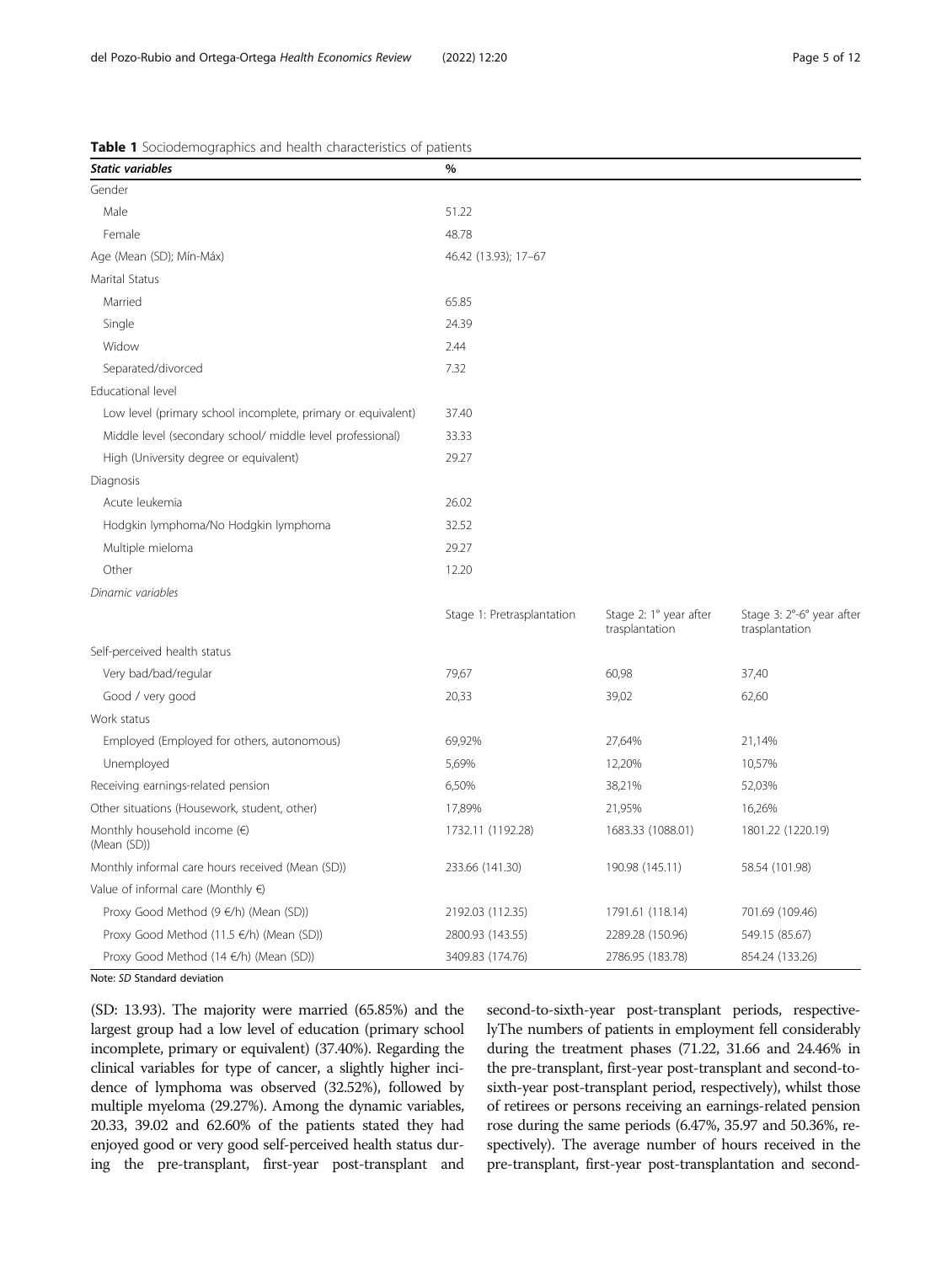to-sixth-year transplantation phase amounts to 233.66 (SD: 141.30), 190.98 (SD: 145.11), 58.54 (SD: 101.98) monthly hours, respectively. Therefore, the average economic valuation of the hours of informal care received during the pretransplantation, transplantation and post-transplantation phases using the proxy good method with the price of 11.5 €/hour increases to €2800.93 (SD: €143.55), €2289.28 (SD: €150.96) and €549.15 (SD:  $€ 85.67$ ) per month, respectively.

Tables 2, [3](#page-6-0) and [4](#page-7-0) show the marginal effects calculated from each binary logistic regression concerning the catastrophic financial effect produced by replacing informal care by formal care during each of the study phases. In the first phase (pre-transplant) (Table 2), the sociodemographic determinants significantly associated with a reduced probability of financial catastrophe were age 35–44 years (− 22.17%); widowhood vs. married status (− 44.77%); and having a secondary school education (− 16.76%) or a university education (− 21.95%), vs. a low level of education. In terms of clinical diagnosis, multiple myeloma and other forms of blood cancer were associated with a lower probability of catastrophe, with respect to leukaemia (− 27.85% and −

33.23%, respectively). Finally, patients who had a good or very good self-perceived health status were 21.50% less likely to suffer financial catastrophe than those with very poor, poor or fair self-perceived health status.

Table [3](#page-6-0) shows the results for phase 2. The variables high education level and good/very good selfperceived health status repeat the sign and significance of the previous phase (with values of − 20.39% and − 24.55%, respectively). In this phase, male gender 11.52% and clinical diagnosis of lymphoma (Hodgkin or non-Hodgkin) (15.07%) vs. acute leukaemia, are all associated with an increased risk of financial catastrophe.

In the last phase of analysis, phase 3 (see Table [4](#page-7-0)) the number of statistically significant parameters associated with the independent variables is significantly lower. In this case, the separated/divorced marital status and good/very good self-perceived health status reduce the probability of catastrophe (by − 12.03% and − 42.18%, respectively), while the presence of multiple myeloma is the only variable that increases this probability.

Table 2 Marginal effects for the binary logistic regression model performed for the catastrophic measure. Pre-transplant or first phase

|                                                                                          |                                                            | dy/dx                     | SD    | P-value          |
|------------------------------------------------------------------------------------------|------------------------------------------------------------|---------------------------|-------|------------------|
| Male (Ref. Female)                                                                       |                                                            | 1.69%                     | 0.063 | 0.788            |
| Age (Ref. Age $<$ 35)                                                                    | $35 - 44$                                                  | $-22.17%$                 | 0.101 | $0.029**$        |
|                                                                                          | $45 - 54$                                                  | $-4.30%$                  |       | 0.109 0.694      |
|                                                                                          | > 55                                                       | 2.77%                     |       | 0.115 0.810      |
| Marital Status (Ref. Married)                                                            | Single                                                     | 8.45%                     |       | 0.085 0.322      |
|                                                                                          | Widow                                                      | $-44.77%$                 | 0.125 | $0.000***$       |
|                                                                                          | Separated/Divorced                                         | 14.67%                    |       | 0.141 0.298      |
| Educational level (Ref. Low level: primary school incomplete,<br>primary or equivalent)  | Middle level: secondary school/middle level<br>profesional | $-16.76\%$ 0.085 0.048**  |       |                  |
|                                                                                          | High level: University degree or equivalent                | $-21.95\%$ 0.072 0.000*** |       |                  |
| Activity Status (Ref. Employed (employed for others,                                     | Unemployed                                                 | $-13.48\%$ 0.109          |       | 0.216            |
| autonomous))                                                                             | Receiving earnings-related pension                         | 13.39%                    |       | $0.121$ $0.072*$ |
|                                                                                          | Other situations (Housework, student, other)               | 6.71%                     |       | 0.103 0.513      |
| Diagnosis (Ref. Acute Leukaemia)                                                         | Hodgkin Lymphoma/Non Hodgkin Lymphoma                      | $-10.48\%$ 0.109 0.314    |       |                  |
|                                                                                          | Multiple Myeloma                                           | $-27.85\%$ 0.119          |       | $0.014**$        |
|                                                                                          | Other                                                      | $-33.23\%$ 0.132 0,006*** |       |                  |
| Self-perceived health status (Ref. Very bad/bad/regular<br>self-perceived health status) | Good/very good self-perceived health status                | $-21.50\%$ 0.074 0,004*** |       |                  |
| $\mathbb N$                                                                              | 123                                                        |                           |       |                  |
| LR $\chi^2$ (H <sub>0</sub> : $\beta_1 = \beta_2 =  = \beta_k$ )                         | 36.80                                                      |                           |       |                  |
| Prob $> x^2$                                                                             | 0.000                                                      |                           |       |                  |
| Pseudo $R^2$                                                                             | 0.390                                                      |                           |       |                  |
| Classification table                                                                     | 89.17%                                                     |                           |       |                  |

dy/dx: Marginal effect. Includes the slope of the calculated parameter

SD Standard deviation

p-value: Corresponds to the test of individual significance of the corresponding parameter

LR: Corresponds to the test of overall significance of all the slopes in the model

\*\*\* Denotes significance at the level of  $p < 0.01$ ; \*\* denotes significance at the level of  $p < 0.05$ ; \* denotes significance at the level of  $p < 0.10$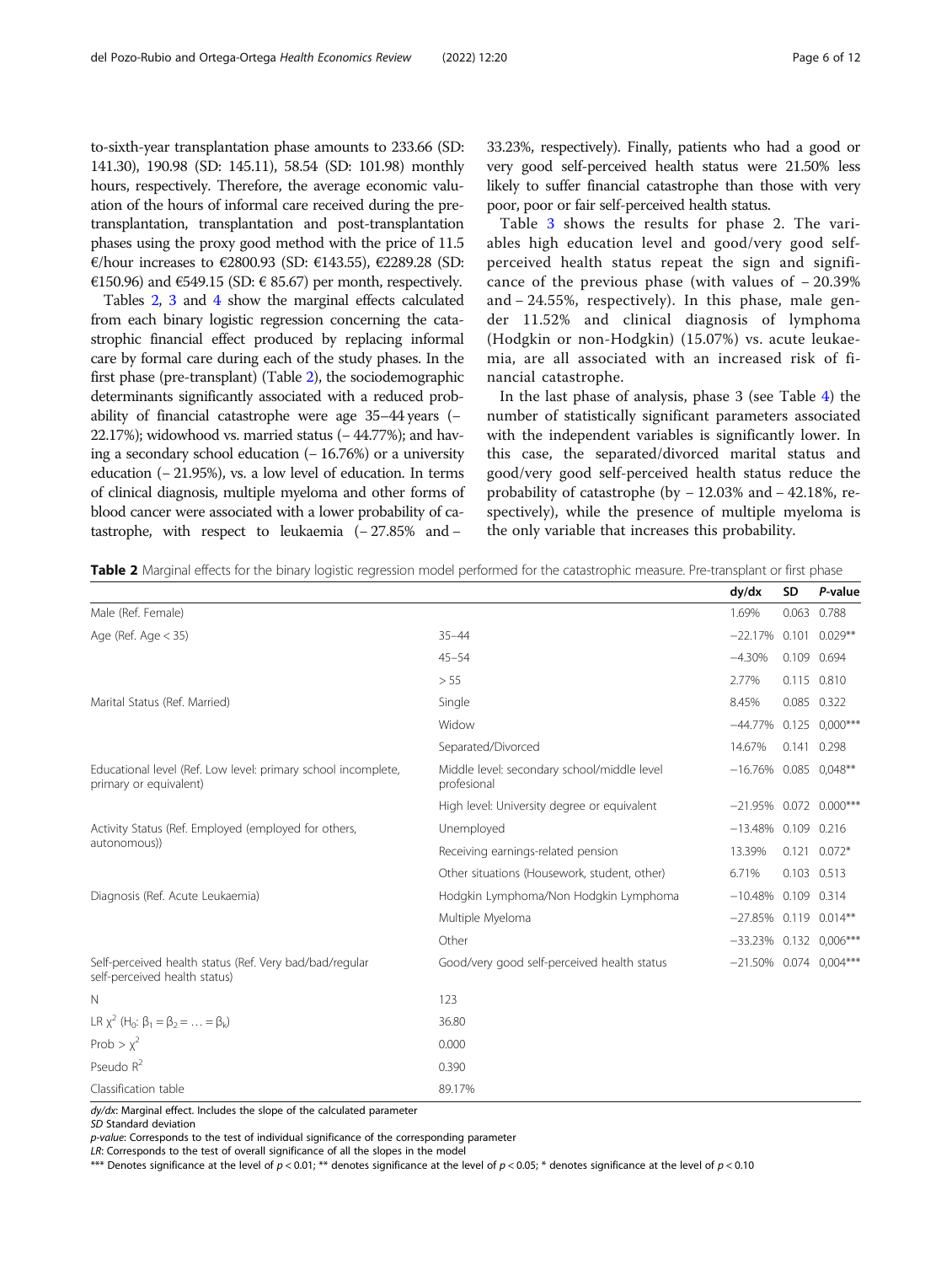|                                                                                          |                                                         | dy/dx     | SD    | P-value    |
|------------------------------------------------------------------------------------------|---------------------------------------------------------|-----------|-------|------------|
| Male (Ref. Female)                                                                       |                                                         | $-11.52%$ | 0,067 | $0,086*$   |
| Age (Ref. Age $<$ 35)                                                                    | $35 - 44$                                               | $-4.16%$  | 0.098 | 0.672      |
|                                                                                          | $45 - 54$                                               | $-3.43%$  | 0.103 | 0.738      |
|                                                                                          | > 55                                                    | $-2.48%$  | 0,103 | 0.809      |
| Marital Status (Ref. Married)                                                            | Single                                                  | 11.52%    | 0.089 | 0.192      |
|                                                                                          | Widow                                                   | $-23.00%$ | 0.159 | 0.148      |
|                                                                                          | Separated/Divorced                                      | $-5.89%$  | 0.102 | 0.568      |
| Educational level (Ref. Low level: primary school incomplete,<br>primary or equivalent)  | Middle level: secondary school/middle level profesional | $-13.57%$ | 0.083 | 0.102      |
|                                                                                          | High level: University degree or equivalent             | $-20.39%$ | 0.078 | $0.009***$ |
| Activity Status (Ref. Employed (employed for others,<br>autonomous))                     | Unemployed                                              | $-8.12%$  | 0.106 | 0.442      |
|                                                                                          | Receiving earnings-related pension                      | 4.66%     | 0.075 | 0.533      |
|                                                                                          | Other situations (Housework, student, other)            | $-3.31%$  | 0.102 | 0.745      |
| Diagnosis (Ref. Acute Leukaemia)                                                         | Hodgkin Lymphoma/Non Hodgkin Lymphoma                   | 15.07%    | 0.082 | $0.066*$   |
|                                                                                          | Multiple Myeloma                                        | $-1.15%$  | 0.082 | 0.888      |
|                                                                                          | Other                                                   | $-7.49%$  | 0,095 | 0.428      |
| Self-perceived health status (Ref. Very bad/bad/regular<br>self-perceived health status) | Good/very good self-perceived health status             | $-24.55%$ | 0,062 | $0,000***$ |
| $\mathbb N$                                                                              | 123                                                     |           |       |            |
| LR $\chi^2$ (H <sub>0</sub> : $\beta_1 = \beta_2 =  = \beta_k$ )                         | 32.51                                                   |           |       |            |
| Prob $> x^2$                                                                             | 0.000                                                   |           |       |            |
| Pseudo $R^2$                                                                             | 0.275                                                   |           |       |            |
| Classification table                                                                     | 88.49%                                                  |           |       |            |

<span id="page-6-0"></span>Table 3 Marginal effects for the binary logistic regression model performed for the catastrophic measure. First year post-transplant or second phase

dy/dx: Marginal effect. Includes the slope of the calculated parameter

SD Standard deviation

p-value: Corresponds to the test of individual significance of the corresponding parameter

LR: Corresponds to the test of overall significance of all the slopes in the model

\*\*\* Denotes significance at the level of  $p < 0.01$ ; \*\* denotes significance at the level of  $p < 0.05$ ; \* denotes significance at the level of  $p < 0.10$ 

#### **Discussion**

In Europe, cancer treatment and medical costs are generally met by the public sector. However, other direct costs such as non-medical costs and time costs, together with indirect and psychosocial costs [[74\]](#page-11-0), are borne by patients and their families [[75\]](#page-11-0), and may represent a financial burden [\[76](#page-11-0)–[78\]](#page-11-0) that is so important [\[79](#page-11-0), [80](#page-11-0)] that even when the disease has been overcome, the patient's family may be forced into debt and/or asset reduction in order to provide continuing care [[81](#page-11-0)].

For various medical conditions, informal care often plays a major role in addition to that of clinical treatment. Corroborating this, a recent review showed that in 2015 informal care accounted for 24.3% of the total costs for patients with cancer, representing a mean annual cost of 9927 euros  $[62]$  $[62]$ . The proportion of total costs ranged from 14% for patients with breast cancer [[82\]](#page-11-0) to 27% overall [\[83](#page-11-0)], rising to 33% for patients with colorectal cancer [[84](#page-11-0)] and those in the final stage of life [\[85](#page-11-0)].

Various studies have analysed the financial effects arising from the out-of-pocket expenditure inherent to cancer. Most of these studies have focused on Asian countries, where public coverage of this type of expense is not usually generous, revealing that up to 40% of the families of cancer patients experience a catastrophic level of health expenditure [\[67](#page-11-0)–[69,](#page-11-0) [86](#page-11-0), [87](#page-11-0)]. Indeed, the financial pressure becomes such that some patients temporarily or permanently abandon the recommended treatment due to the impossibility of paying for it [\[70\]](#page-11-0).

In our own study, the only sociodemographic factors related to a higher risk of such catastrophic consequences were found to be male gender (although this was only relevant in the second phase considered), aged less than 35 years and married marital status. This is consistent with the findings in the literature, according to which male gender increases the probability of a catastrophic financial outcome [[67](#page-11-0), [68\]](#page-11-0). However, in many studies this variable is either not statistically significant [[71,](#page-11-0) [72](#page-11-0)] or the value of its coefficient is ambiguous, depending on the country where the study is conducted [[69,](#page-11-0) [88](#page-11-0)], and therefore clear-cut conclusions about the effect of gender cannot be drawn.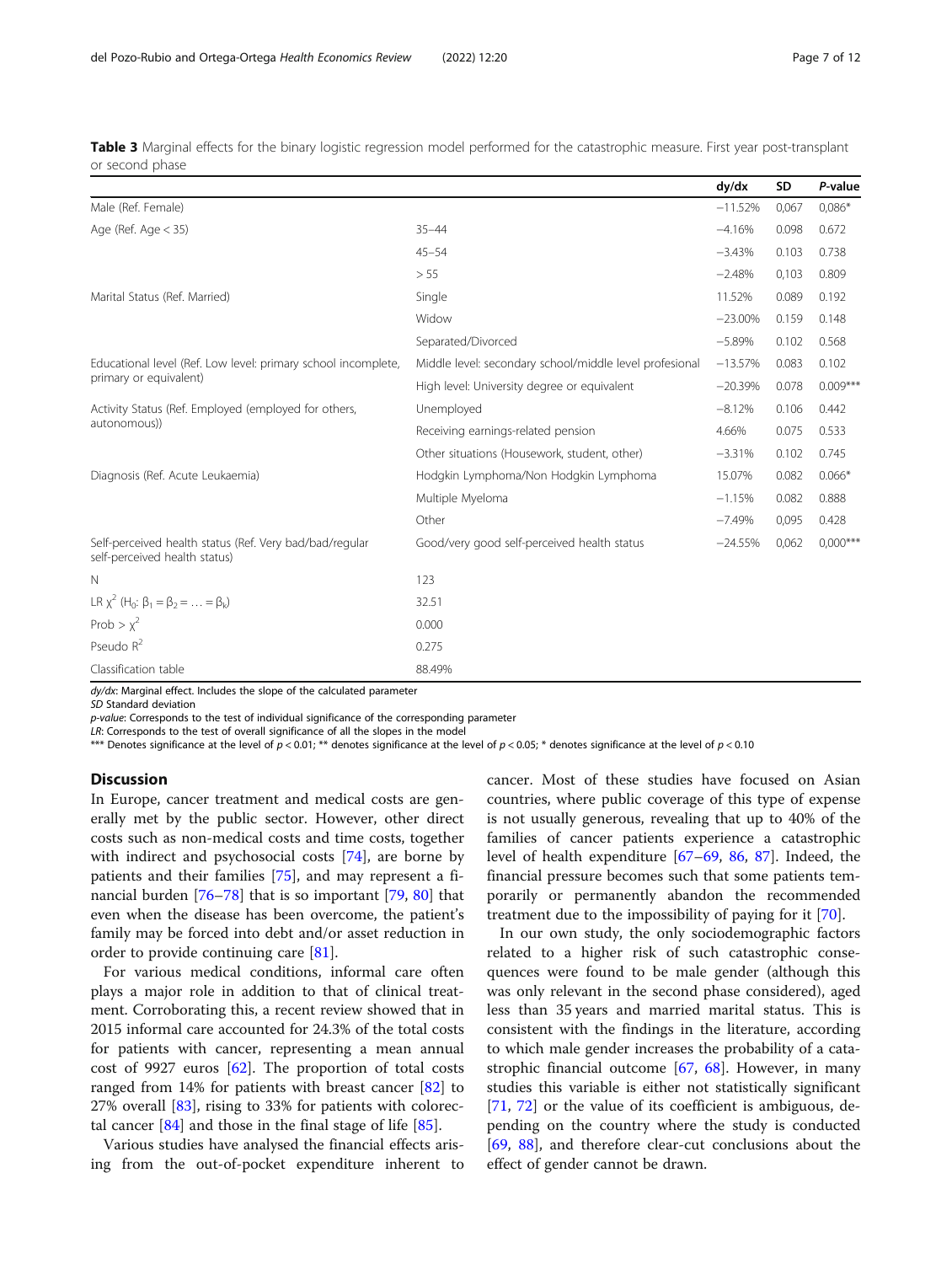|                                                                                          |                                                            | dy/dx     | <b>SD</b> | P-value    |
|------------------------------------------------------------------------------------------|------------------------------------------------------------|-----------|-----------|------------|
| Male (Ref. Female)                                                                       |                                                            | 2.54%     | 0,080     | 0.751      |
| Age (Ref. Age $<$ 35)                                                                    | $35 - 44$                                                  | 4.75%     | 0.137     | 0.729      |
|                                                                                          | $45 - 54$                                                  | 14.98%    | 0.126     | 0.234      |
|                                                                                          | > 55                                                       | 15.39%    | 0.136     | 0.258      |
| Marital Status (Ref. Married)                                                            | Single                                                     | 18.10%    | 0.108     | $0.092*$   |
|                                                                                          | Widow                                                      | $-11.50%$ | 0.249     | 0.644      |
|                                                                                          | Separated/Divorced                                         | $-13.19%$ | 0.174     | 0.449      |
| Educational level (Ref. Low level: primary school incomplete,<br>primary or equivalent)  | Middle level: secondary school/middle level<br>profesional | $-12.03%$ | 0.097     | 0.216      |
|                                                                                          | High level: University degree or equivalent                | $-8.59%$  | 0.105     | 0.413      |
| Activity Status (Ref. Employed (employed for others, autonomous))                        | Unemployed                                                 | 14.05%    | 0.148     | 0.343      |
|                                                                                          | Receiving earnings-related pension                         | 10.04%    | 0.106     | 0.925      |
|                                                                                          | Other situations (Housework, student, other)               | 4.82%     | 0.136     | 0.723      |
| Diagnosis (Ref. Acute Leukaemia)                                                         | Hodgkin Lymphoma/Non Hodgkin Lymphoma                      | 15.32%    | 0.101     | 0.127      |
|                                                                                          | Multiple Myeloma                                           | 23.39%    | 0.110     | $0.003***$ |
|                                                                                          | Other                                                      | 0.90%     | 0.137     | 0.948      |
| Self-perceived health status (Ref. Very bad/bad/regular self-perceived<br>health status) | Good/very good self-perceived health status                | $-42.18%$ | 0.081     | $0,000***$ |
| $\mathbb N$                                                                              | 123                                                        |           |           |            |
| LR $\chi^2$ (H <sub>0</sub> : $\beta_1 = \beta_2 =  = \beta_k$ )                         | 40.67                                                      |           |           |            |
| Prob $> x^2$                                                                             | 0.000                                                      |           |           |            |
| Pseudo $R^2$                                                                             | 0.214                                                      |           |           |            |
| Classification table                                                                     | 74.82%                                                     |           |           |            |

<span id="page-7-0"></span>Table 4 Marginal effects for the binary logistic regression model performed for the catastrophic measure. Second-sixth year posttransplant or third phase

dy/dx: Marginal effect. Includes the slope of the calculated parameter

SD Standard deviation

p-value: Corresponds to the test of individual significance of the corresponding parameter

LR: Corresponds to the test of overall significance of all the slopes in the model

\*\*\* Denotes significance at the level of  $p < 0.01$ ; \*\* denotes significance at the level of  $p < 0.05$ ; \* denotes significance at the level of  $p < 0.10$ 

Relative youth (age 35 years or younger) is only a significant factor in the risk of financial catastrophe with respect to the first phase (in the second and third, it is not statistically significant). This result contrasts with most previous findings [[68,](#page-11-0) [69](#page-11-0), [71](#page-11-0), [72\]](#page-11-0), among which only one study has found younger age to be a significant factor for financial catastrophe [\[67](#page-11-0)]. We believe the main reason for this discrepancy is that this segment of population presents low levels of income, either because they are young and unemployed, and depend entirely on relatives (usually parents), or because the income from employment during the first years of working life is low [[89,](#page-11-0) [90\]](#page-11-0).

In this context, married marital status was found to increase the risk. However, prior results are conflicting: only one study obtained the same result [[69\]](#page-11-0), while others concluded that married status was a protective factor against a catastrophic financial outcome for cancer patients and their families [\[68](#page-11-0), [72](#page-11-0)]. We believe the negative impact of married status (as regards the

financial implications of a change in care provision) can be explained as follows: in other marital statuses, there is a notably lower probability of access to informal care [[56,](#page-10-0) [91](#page-11-0)] and so the elimination of this resource would not have such a dramatic effect on the financial situation of patients and their families. However, despite widows being less likely to receive informal care, an assessment of care needs is important and necessary, especially if they have no informal care and a monetary assessment of care cannot therefore be made.

Corroborating previous research findings, we show that a low level of education is a very important factor for financial catastrophe when informal care is replaced by formal care  $[67, 69, 72, 88]$  $[67, 69, 72, 88]$  $[67, 69, 72, 88]$  $[67, 69, 72, 88]$  $[67, 69, 72, 88]$  $[67, 69, 72, 88]$  $[67, 69, 72, 88]$  $[67, 69, 72, 88]$  $[67, 69, 72, 88]$ , to a degree similar to that found for the loss of employment [[68,](#page-11-0) [72\]](#page-11-0). In both cases, there is a direct connection between the variable in question and the likelihood that household income will be low. Accordingly, the household is more dependent on informal care and will have difficulty in accessing, or affording, any other type of care.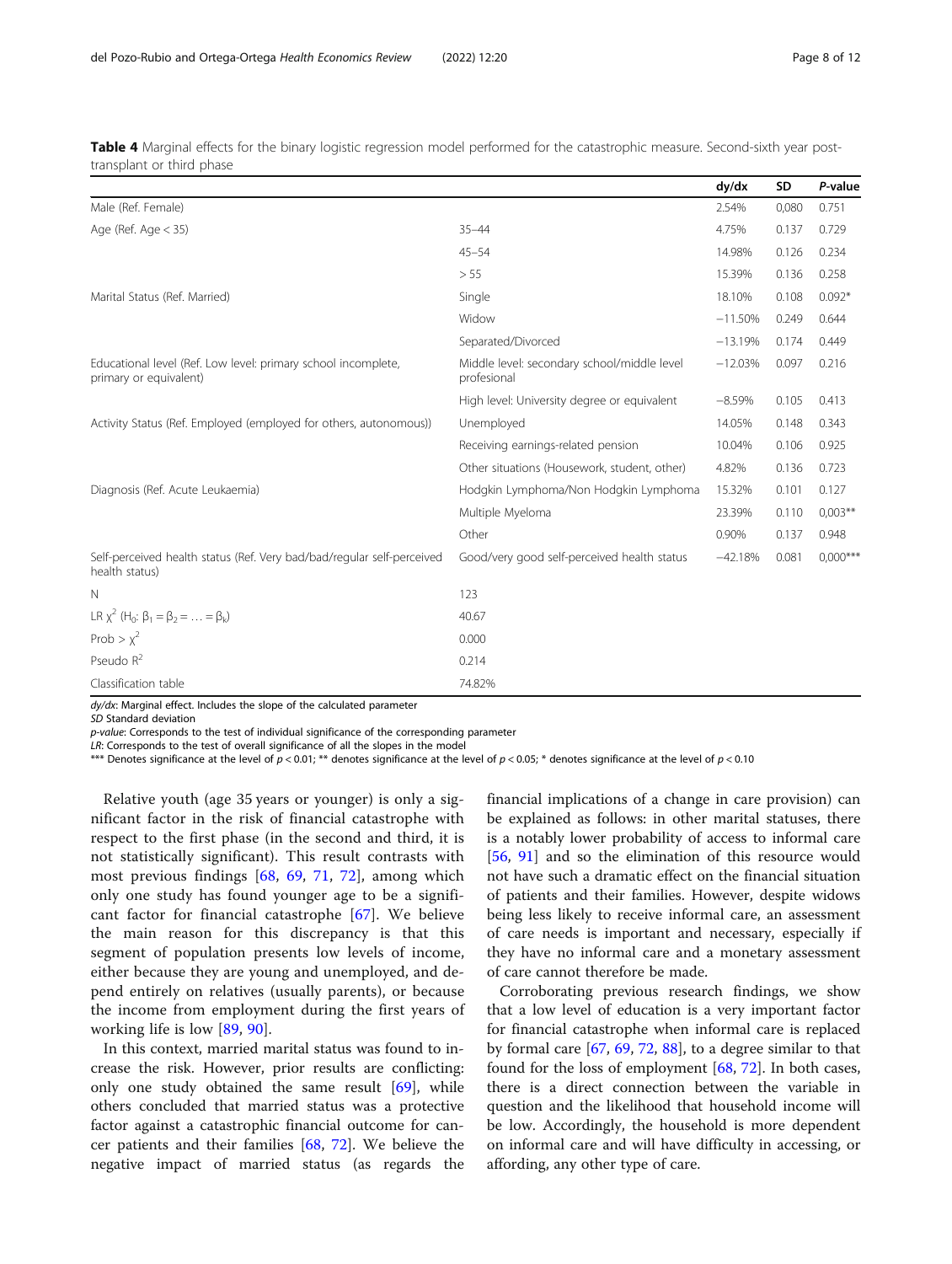The self-perceived level of health is a very significant variable for receiving informal care [[56](#page-10-0), [92\]](#page-11-0) and, therefore, a reliable predictor of financial catastrophe in the circumstances considered. This is also true of the diagnosis received. Thus, leukaemia (in the first two phases of analysis) and multiple myeloma (in the third) are associated with a greater risk of financial catastrophe if access to informal care is lost. The significance of these variables arises from the fact that chemotherapy is considerably more aggressive for leukaemia than for other types of cancer [\[56](#page-10-0), [93\]](#page-11-0), and therefore the side effects are more severe and the need for care is greater. On the other hand, the patients who survive usually achieve a full recovery of their previous quality of life [\[94\]](#page-11-0). In contrast, multiple myeloma has a very high long-term relapse rate (90%) [[60\]](#page-10-0) and a low probability of survival (35–37%) [[95](#page-11-0)].

In Spain, an extraordinary home care service provided by the State and Autonomous Communities existed for those who needed care at home in an extraordinary or exceptional situation. This service was dependent on two aspects: 1) duration of the need for care was temporary and limited (not permanent), and 2) the family or closest relatives could not provide the care. However, this important service practically disappeared under the major legislative development in 2006, that is, the approval of Act 39/2006 of 14 December on the Promotion of Personal Autonomy and Assistance for Persons in a Situation of Dependency, also known as the Dependency Act [\[63](#page-10-0)]. The purpose of this Act was to address the long-term needs of persons who were unable to independently perform the basic activities of daily life. However, the act automatically excludes assessment and care for patients receiving chemotherapy or radiotherapy until this treatment has concluded [[96\]](#page-11-0), despite the fact that care needs are inevitably present prior to any transplant and during the first year post-transplant [\[56](#page-10-0)]. Therefore, in its basic design, this Act does not take into account the situation of cancer patients and that of their informal caregivers, who sacrifice their work and leisure time, and often suffer emotional stress and fatigue as acute as that produced by the treatment on the patients themselves. In this sense, we propose the incorporation of the previous extraordinary home care "temporary" service into the new regulatory framework of the Dependency Act, since the potential beneficiaries of extraordinary home care and Dependency Act are not the same.

On the other hand, social protection systems in Europe for the care of people are heterogeneous: while some countries rely on exclusive professional care, others have strong support for informal care. In this sense, a first recommendation would be to achieve a balance between the well-being of the people cared for and the caregivers. A second general recommendation, appropriate for Spain, is the need to achieve effective work-family reconciliation as regards care provision, especially in those countries where a large number of caregivers of working age are unemployed or are homemakers [\[97\]](#page-11-0). In the specific case of Spain, the design of social policies should focus on two main areas of action. The first should pay attention to family care, since this is a valuable resource in caring for people with needs derived from diseases or aging. The second should be oriented towards improving the well-being of the caregiver and necessitates a holistic approach that incorporates fiscal, assistance, regulatory and labour measures. Social service policies aimed at promoting the formation and strengthening of social support networks should also be included [[98](#page-11-0)].

The study described in this paper has certain limitations. First, the sample only included patients with haematological neoplasia and who had received stem cell transplantation. This restriction was made to enable us to analyse the situation of informal caregiving not only during the chemotherapy phase, but also prior to the transplant and in the subsequent phases, which are often characterised by severe health complications. Secondly, the hypothesis of perfect and absolute substitution of all informal care by formal care is very severe. In practice, we believe the families concerned would acquire only the formal care believed to be indispensable, covering the patient's most severe needs, thus minimising the financial impact on the household. In other words, we believe that formal care would replace certain specific tasks, beyond the reach of informal care [[47](#page-10-0)], or tasks that inevitably require formal professional services, whilst in other cases the support of the informal caregiver would continue to be provided [\[99\]](#page-11-0). According to the literature, moreover, the optimal balance between informal and formal care depends on the type of disease, individual and household needs and the family situation, as well as the availability of public and professional resources. A third limitation is that the sociodemographic characteristics and the health profiles are limited in the present study, when the inclusion of the rather broadly differentiated variables would allow for the more accurate design of healthcare policies.

Future lines of research should be undertaken to extend the scope of the present study and to better characterise the sociodemographic and health profiles that are relevant to the current demand for informal care, in view of the fact that the foreseeable disappearance of this option would impose an enormous financial burden on the households affected. This type of research is necessary in the field of cancer in general, and for specific types of cancer in particular, as the future incidence of some cancers (such as those considered in this paper) is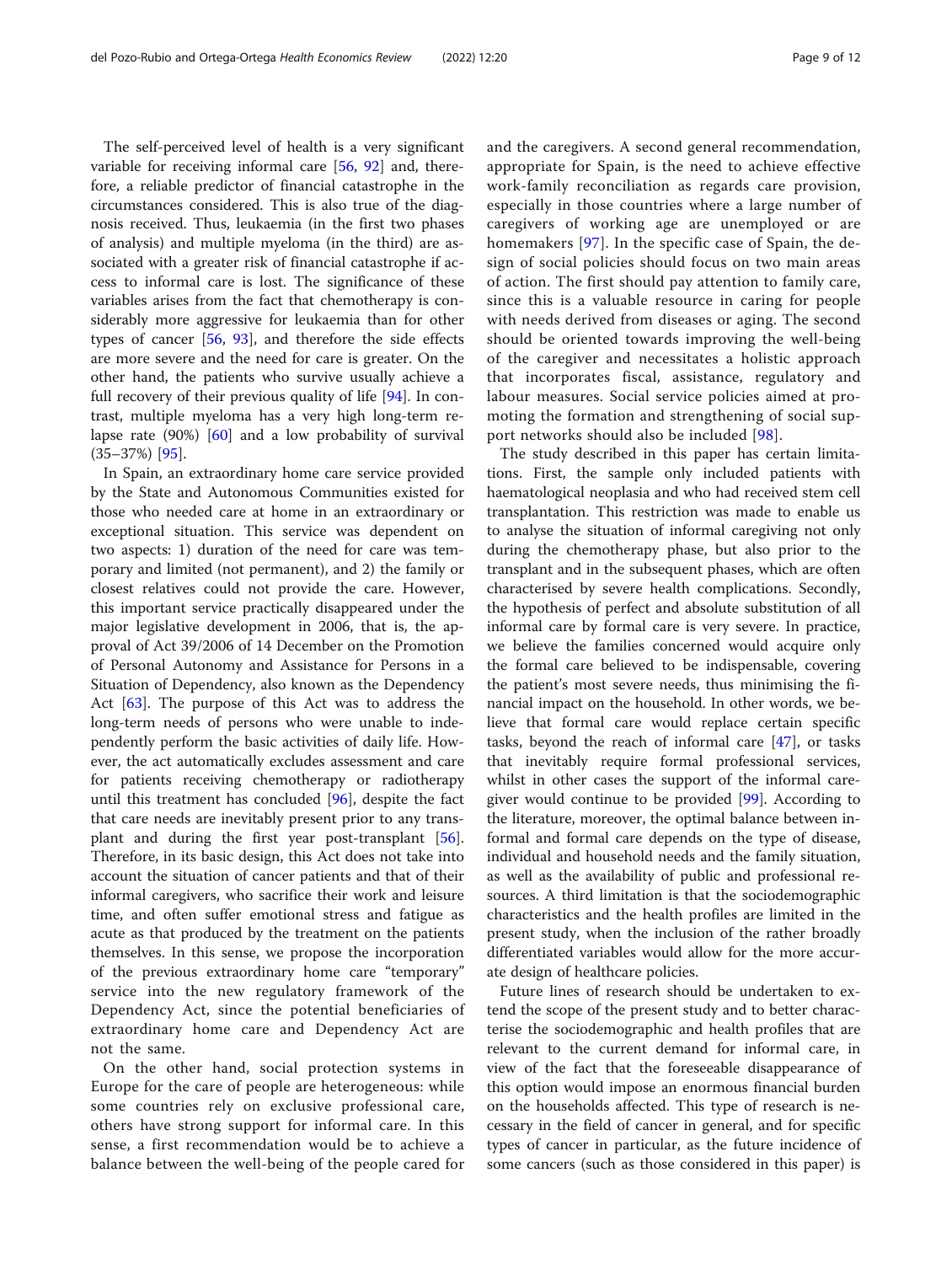<span id="page-9-0"></span>expected to increase. Finally, an analysis of the need for informal care should be included as an integral part of cost analyses in cancer studies, together with the direct health and non-health costs considered and indirect costs such as the loss of labour productivity.

# Conclusions

To the best of our knowledge, this is the first study to identify the sociodemographic and health factors associated with the catastrophic financial consequences of replacing informal care by formal care for persons with haematologic neoplasms.

Our findings highlight the need for legislators to design healthcare policies that include the aim of protecting patients with cancer from the risk of suffering an intolerable financial burden if informal care must be replaced by formal care. Therefore, specific sociodemographic and health profiles should be identified and taken into consideration. Among these characteristics, those that increase the probability of patients and their families suffering a catastrophic financial impact are married marital status, low education level, a selfperceived health status that is only fair or worse, and a diagnosis of leukaemia (in phase one or two, as defined above) or multiple myeloma (in phase three).

Before 2006, there existed a temporary and extraordinary home help service in Spain. Restoring this within the framework of the Dependency Act would improve the quality of life of patients with haematological neoplasm while reducing the workload of the informal caregiver.

#### Abbreviations

HSCT: Haematopoietic Stem Cell Transplantation; ICV: Informal care value

#### Acknowledgements

The authors would like to thank the collaboration of the Haematological Department of the University Hospital Virgen de las Nieves (Granada, Spain) and University Hospital Virgen del Rocio (Seville, Spain), specially Antonio Romero-Aguilar, MD, and Ildefonso Espigado-Tocino, MD, for their support and the critical and medical role they played in this work. The authors also would like to thank the participation of all the patients that voluntarily answered the questionnaire.

#### Authors' contributions

Conception and design of study, analysis and interpretation of data, drafting the manuscript and critical revision of the manuscript for important intellectual content: RPR and MOO. The authors read and approved the final manuscript.

#### Funding

XXXIII Edition Grant Spanish Association of Health Economics and Bayer HealthCare and Spanish State Programme of R + D + I (ECO2017–83771-C3– 1-R).

#### Availability of data and materials

The datasets generated during and/or analysed during the current study are available from the corresponding author on reasonable request.

## **Declarations**

#### Ethics approval and consent to participate

The Clinical Research Ethics Committee and Haematology Department of each health centre, the University Hospital Virgen de las Nieves in Granada (Spain) and the University Hospital Virgen del Rocio in Seville (Spain), approved the study. Also, both hospitals are reference hospitals for malignant haematological diseases in southeast and southwest Spain, respectively. Also, written informed consent was obtained from every patient interviewed for publication. A copy of the written consent is available for review by the Editor-in-Chief of this journal on request.

#### Consent for publication

This manuscript is an original work and has been done by the authors, RPR and MOO who all are aware of its content and approve its submission. This manuscript has not been published elsewhere in part or in entirety, and is not under consideration by another journal. All authors gave their consent for publication in The European Journal of Health Economics.

#### Competing interests

The authors of this manuscript have no conflicts of interest.

#### Author details

<sup>1</sup>Department of Economics and Finance, Faculty of Social Sciences, University of Castilla-La Mancha, Avenida de los Alfares, 44. C.P.: 16.071, Cuenca, Spain. <sup>2</sup> Department of Applied and Public Economics, and Political Economy, Complutense University of Madrid, Campus de Somosaguas s/n. 28.023, Madrid, Pozuelo de Alarcón, Spain.

# Received: 23 September 2021 Accepted: 24 February 2022

#### References

- 1. World Health Organization: Media centre. Cancer. 2017. Available at [https://](https://www.who.int/en/news-room/fact-sheets/detail/cancer) [www.who.int/en/news-room/fact-sheets/detail/cancer](https://www.who.int/en/news-room/fact-sheets/detail/cancer). Accesed 31 Dec 2021.
- 2. Spanish Society of Medical Oncology: Cancer figures in Spain (2017).
- 3. Bray F, Ferlay J, Soerjomataram I, Siegel RL, Torre LA, Jemal A. Global cancer statistics 2018: GLOBOCAN estimates of incidence and mortality worldwide for 36 cancers in 185 countries. CA Cancer J Clin. 2018;68:394–424.
- 4. Ferlay J, Colombet M, Soerjomataram I, Dyba T, Randi G, Bettio M, et al. Cancer incidence and mortality patterns in Europe: estimates for 40 countries and 25 major cancers in 2018. Eur J Cancer. 2018;103:356–87.
- 5. Economic and Social Council of Spain: Memoria sobre la situación socioeconómica y laboral de España 2016. (2017).
- 6. International Agency for Research on Cancer. Global Cancer Observatory Globocan, vol. 2018; 2018.
- 7. Sommariva S, Pongiglione B, Tarricone R. Impact of chemotherapy-induced nausea and vomiting on health-related quality of life and resource utilization: a systematic review. Crit Rev Oncol/Hematol. 2016;99:13–36.
- 8. Schwartz A, Nail L, Chen R, Meek P, Barsevick A, King M, et al. Fatique patterns observed in patients receiving chemotherapy and radiotherapy. Cancer Investig. 2000;18:11–9.
- 9. Wu H-S, McSweeney M. Cancer-related fatigue:"It's so much more than just being tired". Eur J Oncol Nurs. 2007;11:117–25.
- 10. Poole K, Froggatt K. Loss of weight and loss of appetite in advanced cancer: a problem for the patient, the carer, or the health professional? Palliat Med. 2002;16:499–506.
- 11. Griffin A, Butow P, Coates A, Childs A, Ellis P, Dunn S, et al. On the receiving end V: patient perceptions of the side effects of cancer chemotherapy in 1993. Ann Oncol. 1996;7:189–95.
- 12. Portenoy RK, Lesage P. Management of cancer pain. Lancet. 1999;353:1695–700.
- 13. Nikbakhsh N, Moudi S, Abbasian S, Khafri S. Prevalence of depression and anxiety among cancer patients. Casp J Intern Med. 2014;5:167.
- 14. Brown LF, Kroenke K. Cancer-related fatigue and its associations with depression and anxiety: a systematic review. Psychosomatics. 2009;50:440–7. 15. Yamauchi H, Nakagawa C, Fukuda T. Social impacts of the work loss in
- cancer survivors. Breast Cancer. 2017;24:694–701.
- 16. Romito F, Goldzweig G, Cormio C, Hagedoorn M, Andersen BL. Informal caregiving for cancer patients. Cancer. 2013;119:2160–9.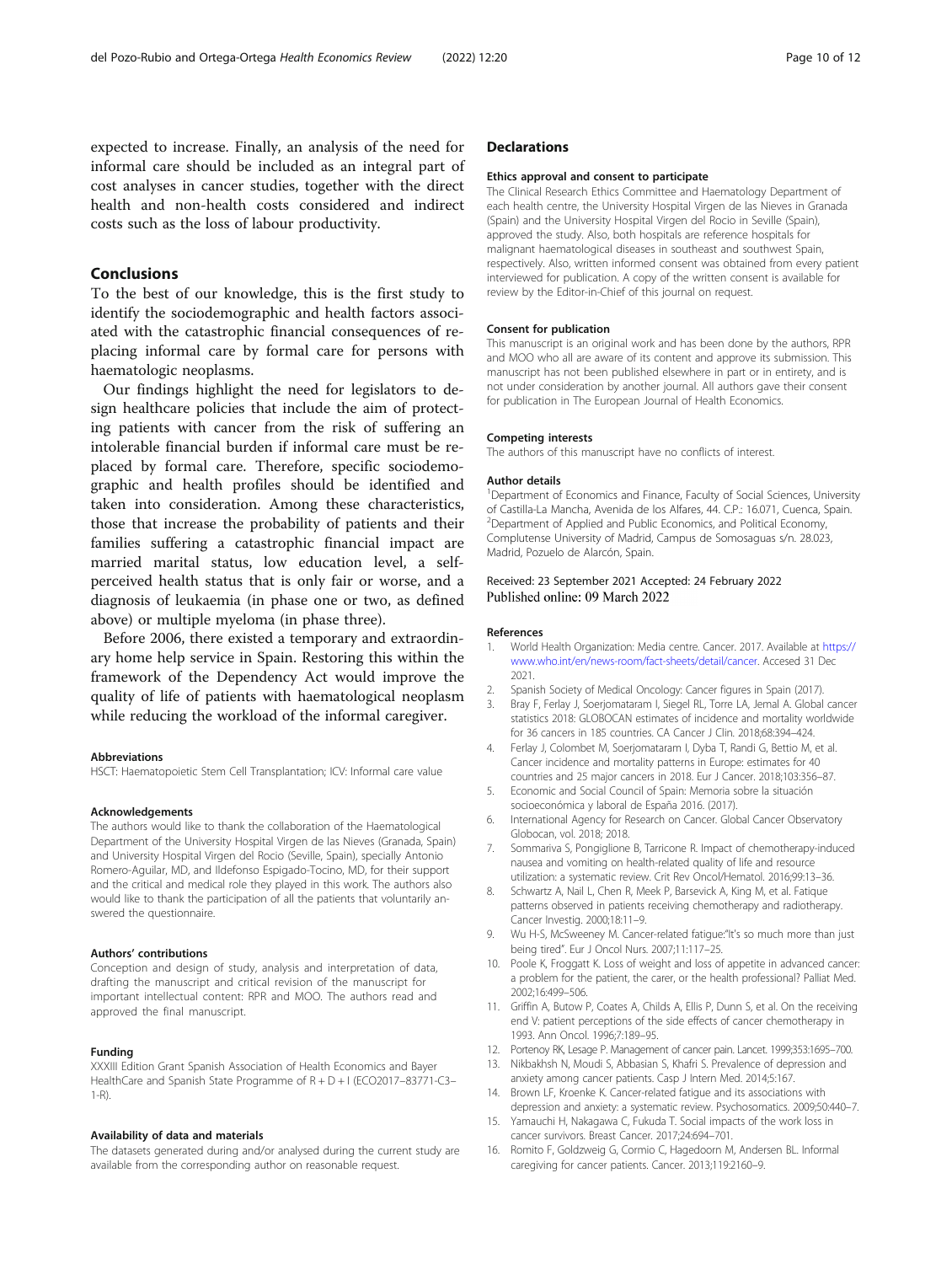- <span id="page-10-0"></span>17. Cooke L, Grant M, Eldredge DH, Maziarz RT, Nail LM. Informal caregiving in hematopoietic blood and marrow transplant patients. Eur J Oncol Nurs. 2011;15:500–7.
- 18. Prigerson HG, Bao Y, Shah MA, Paulk ME, LeBlanc TW, Schneider BJ, et al. Chemotherapy use, performance status, and quality of life at the end of life. JAMA Oncol. 2015;1:778–84.
- 19. Keohane EM, Otto CN, Walenga JM. Rodak's hematology: clinical principles and applications. St. Louis, Missouri: Elsevier Health Sciences; 2020.
- 20. McCarthy PL Jr, Hahn T, Hassebroek A, Bredeson C, Gajewski J, Hale G, et al. Trends in use of and survival after autologous hematopoietic cell transplantation in North America, 1995-2005: significant improvement in survival for lymphoma and myeloma during a period of increasing recipient age. Biol Blood Marrow Transplant. 2013;19:1116–23.
- 21. Jayani R, Rosko A, Olin R, Artz A. Use of geriatric assessment in hematopoietic cell transplant. J Geriatr Oncol. 2020;11:225–36.
- 22. Bevans MF, Mitchell SA, Marden S. The symptom experience in the first 100 days following allogeneic hematopoietic stem cell transplantation (HSCT). Support Care Cancer. 2008;16:1243–54.
- 23. Ferlay J, Soerjomataram I, Ervik M, Dikshit R, Eser S, Mathers C, et al. GLOBOCAN 2012 v1. 0, Cancer incidence and mortality worldwide: IARC CancerBase no. 11 [internet]. Lyon: International Agency for Research on Cancer; 2013.
- 24. Mourad N, Michel RP, Marcus VA. Pathology of gastrointestinal and liver complications of hematopoietic stem cell transplantation. Arch Pathol Lab Med. 2019;143:1131–43.
- 25. Kurosawa S, Oshima K, Yamaguchi T, Yanagisawa A, Fukuda T, Kanamori H, et al. Quality of life after allogeneic hematopoietic cell transplantation according to affected organ and severity of chronic graft-versus-host disease. Biol Blood Marrow Transplant. 2017;23:1749–58.
- 26. Li J, Song Y. Formal and informal care. In: Gu D, Dupre ME, editors. Encyclopedia of gerontology and population aging. Cham: Springer International Publishing; 2019.
- 27. Riedel M, Kraus M. The Organisation of Formal Long-Term Care for the Elderly. Results from the 21 European Country Studies in the ANCIEN Project. ENEPRI Research Report No 95; 2011.
- 28. Del Pozo-Rubio R, Jiménez-Rubio D. Catastrophic risk associated with outof-pocket payments for long term care in Spain. Health Policy. 2019;123: 582–9.
- 29. Van den Berg B, Brouwer WB, Koopmanschap MA. Economic valuation of informal care. Eur J Health Econ. 2004;5:36–45.
- 30. McCrone P, Allcock LM, Burn DJ. Predicting the cost of Parkinson's disease. Mov Disord. 2007;22:804–12.
- 31. World Health Organization. Lessons for long-term care policy: the crosscluster initiative on long-term care. Geneva: World Health Organization; 2002.
- 32. Torvinen S, Färkkilä N, Roine RP, Sintonen H, Saarto T, Taari K. Costs in different states of prostate cancer. Acta Oncol. 2016;55:30–7.
- 33. Jakobsen M, Poulsen PB, Reiche T, Nissen NP, Gundgaard J. Costs of informal care for people suffering from dementia: evidence from a Danish survey. Dement Geriatr Cogn Disord Extra. 2011;1:418–28.
- 34. König H-H, Leicht H, Brettschneider C, Bachmann C, Bickel H, Fuchs A, et al. The costs of dementia from the societal perspective: is care provided in the community really cheaper than nursing home care? J Am Med Dir Assoc. 2014;15:117–26.
- 35. Oleen-Burkey M, Castelli-Haley J, Lage MJ, Johnson KP. Burden of a multiple sclerosis relapse. Patient. 2012;5:57–69.
- 36. Rao GN, Bharath S. Cost of dementia care in India: delusion or reality? Indian J Public Health. 2013;57:71.
- 37. Kim Y, Given BA. Quality of life of family caregivers of cancer survivors. Cancer. 2008;112:2556–68.
- 38. Girgis A, Lambert S, Johnson C, Waller A, Currow D. Physical, psychosocial, relationship, and economic burden of caring for people with cancer: a review. J Oncol Pract. 2012;9:197–202.
- 39. Kim Y, Spillers RL, Hall DL. Quality of life of family caregivers 5 years after a relative's cancer diagnosis: follow-up of the national quality of life survey for caregivers. Psycho-Oncol. 2012;21:273–81.
- 40. Kim Y, Schulz R. Family caregivers' strains: comparative analysis of cancer caregiving with dementia, diabetes, and frail elderly caregiving. J Aging Health. 2008;20:483–503.
- 41. Goren A, Gilloteau I, Lees M, daCosta DiBonaventura M. Quantifying the burden of informal caregiving for patients with cancer in Europe. Support Care Cancer. 2014;22:1637–46.
- 42. Tan JY, Molassiotis A, Lloyd-Williams M, Yorke J. Burden, emotional distress and quality of life among informal caregivers of lung cancer patients: an exploratory study. Eur J Cancer Care. 2018;27:e12691.
- 43. Maguire R, Hanly P, Hyland P, Sharp L. Understanding burden in caregivers of colorectal cancer survivors: what role do patient and caregiver factors play? Eur J Cancer Care. 2018;27:e12527.
- 44. Stenberg U, Ruland CM, Miaskowski C. Review of the literature on the effects of caring for a patient with cancer. Psycho-Oncol. 2010;19:1013–25.
- 45. Davey A, Patsios D. Formal and informal community care to older adults: comparative analysis of the United States and Great Britain. J Fam Econ Iss. 1999;20:271–99.
- 46. Rogero-García J. Distribución en España del cuidado formal e informal a las personas de 65 y más años en situación de dependencia. Rev Esp Salud Publica. 2009;83:393–405.
- 47. Jiménez-Martín S, Vilaplana-Prieto C. The trade-off between formal and informal care in Spain. Eur J Health Econ. 2012;13:461–90.
- 48. Keating N, Fast J, Forbes D, Wenger C. Informal care networks of Canadian seniors with long-term health problems. Health Canada. Ottawa: National Health Research and Development Program; 2002.
- 49. OECD. Health at Glance (2017).
- 50. Mestheneos E, Triantafillou J. Supporting family carers of older people in Europe-the Pan-European background report. Siglo del Hombre Editores. 2005;
- 51. European Commission. The 2015 Ageing Report: Economic and budgetary projections for the 28 EU Member States (2013-2060). Directorate-General for Econ Financ Affairs Econ Policy Committee (AWG). 3(2015):142–162
- 52. Carrera F, Pavolini E, Ranci C, Sabbatini A. Long-term care systems in comparative perspective: care needs, informal and formal coverage, and social impacts in European countries. Reforms in long-term care policies in Europe. New York: Springer; 2013. p. 23–52.
- 53. Fujisawa R, Colombo F. The long-term care workforce: overview and strategies to adapt supply to a growing demand. OECD Health Working PaPers. 2009;1:1–63.
- 54. Fernández, J.L., Forder, J., Trukeschitz, B., Rokosová, M., McDaid, D. (World Health Organization): How can European states design efficient, equitable and sustainable funding systems for long-term care for older people (2009).
- Vickland V, Werner J, Morris T, McDonnell G, Draper B, Low L-F, et al. Who pays and who benefits? How different models of shared responsibilities between formal and informal carers influence projections of costs of dementia management. BMC Public Health. 2011;11:793.
- 56. Ortega-Ortega M, Montero-Granados R, Romero-Aguilar A. Sociodemographic and clinical factors associated with informal Care in Hematologic Malignancy Patients: a study based on different phases of the treatment. Rev Esp Salud Publica. 2015;89:201–13.
- 57. Ream E, Pedersen V, Oakley C, Richardson A, Taylor C, Verity R. Informal carers' experiences and needs when supporting patients through chemotherapy: a mixed method study. Eur J Cancer Care. 2013;22:797–806.
- 58. Ortega-Ortega M, del Pozo-Rubio R. Catastrophic financial effect of replacing informal care with formal care: a study based on haematological neoplasms. Eur J Health Econ. 2019;20:303–16.
- 59. Ortega-Ortega M. Healthcare costs and non-healthcare costs associated with the treatment to haematologic cancer patients: an economic perspective. Doctoral Dissertation University of Granada Spain; 2015.
- 60. Carreras E, Martinez C. Manual de trasplante hematopoyético. Ed Antares 4°Ed; 2010.
- 61. Ortega-Ortega M, Montero-Granados R, de Dios Jiménez-Aguilera J. Differences in the economic valuation and determining factors of informal care over time: the case of blood cancer. Gacet Sanit. 2018;32:411–7.
- 62. Oliva-Moreno J, Trapero-Bertran M, Peña-Longobardo LM, del Pozo-Rubio R. The valuation of informal Care in Cost-of-Illness Studies: a systematic review. Pharmacoecon. 2017;35:331–45.
- 63. Official Bulletin State. Act 39/2006 of 14th December on Promotion of Personal Autonomy and Assistance for Persons in a Situation of Dependency (2006).
- 64. Wagstaff A, van Doorslaer E. Catastrophe and impoverishment in paying for health care: with applications to Vietnam 1993-1998. Health Econ. 2003;12: 921–34.